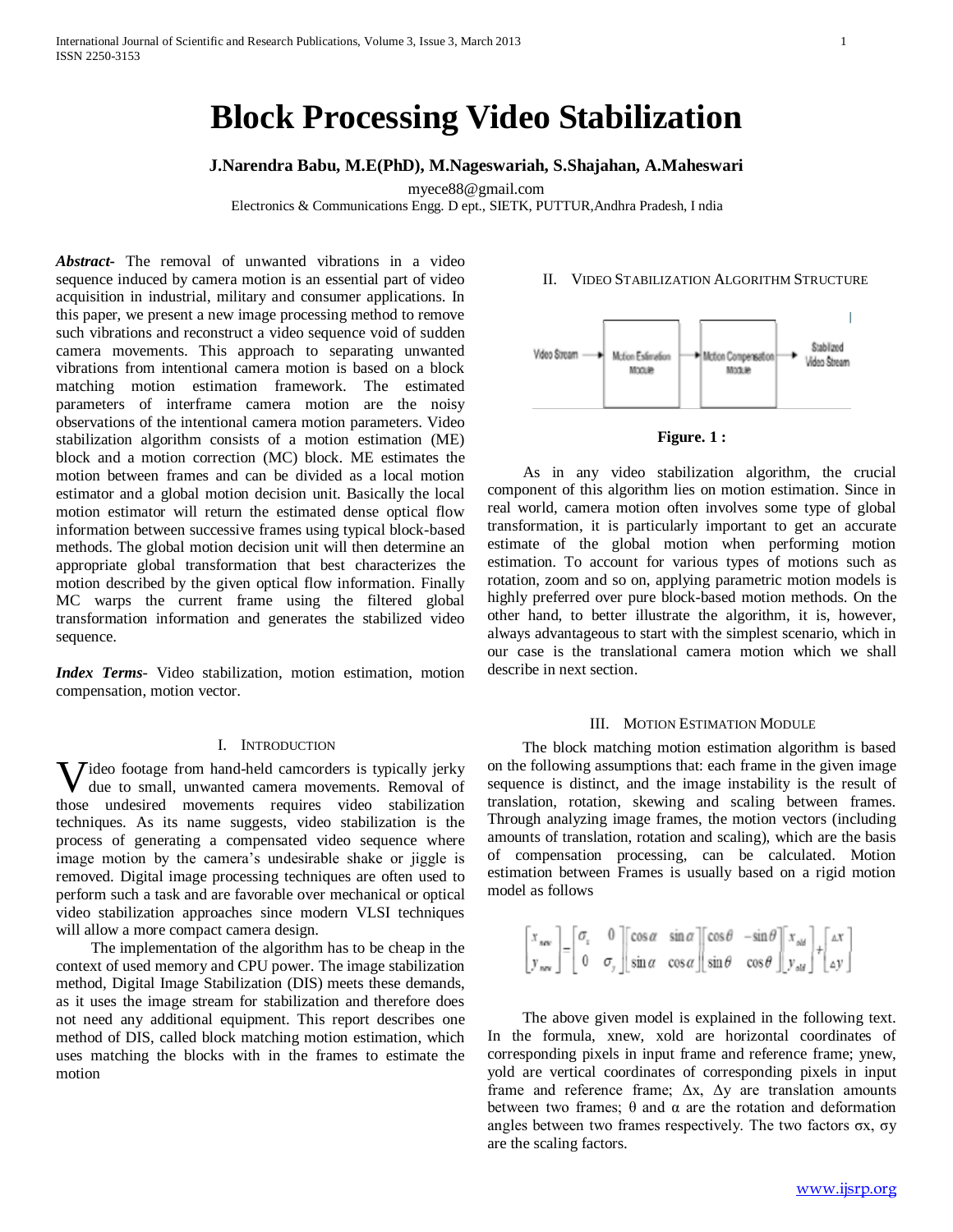Above equation can be rewritten as follows:

$$
\begin{bmatrix} x_{new} \\ y_{new} \end{bmatrix} = A \begin{bmatrix} x_{old} \\ y_{old} \end{bmatrix} + \begin{bmatrix} \Delta y \\ \Delta y \end{bmatrix}
$$

where, A is a sequence of rotation, scaling and angular deformation. And it can be decomposed in the form:

$$
A = A_s A_p A_R
$$
  
=  $\begin{bmatrix} \sigma_x & 0 \\ 0 & \sigma_y \end{bmatrix} \begin{bmatrix} \cos \alpha & \sin \alpha \\ \sin \alpha & \cos \alpha \end{bmatrix} \begin{bmatrix} \cos \theta & -\sin \theta \\ \sin \theta & \cos \theta \end{bmatrix}$ 

Matrix A is a 4x4 matrix. So, it is in the form:

$$
A = \begin{bmatrix} a_{11} & a_{12} \\ a_{21} & a_{22} \end{bmatrix}
$$

Hence,

$$
\begin{bmatrix} a_{11} & a_{12} \ a_{21} & a_{22} \end{bmatrix} = \begin{bmatrix} \sigma_x & 0 \ 0 & \sigma_y \end{bmatrix} \begin{bmatrix} \cos \alpha & \sin \alpha \ \sin \alpha & \cos \alpha \end{bmatrix} \begin{bmatrix} \cos \theta & -\sin \theta \ \sin \theta & \cos \theta \end{bmatrix}
$$

$$
- \begin{bmatrix} \sigma_x & 0 \ 0 & \sigma_y \end{bmatrix} \begin{bmatrix} \cos(\alpha - \theta) & \sin(\alpha - \theta) \\ \sin(\alpha + \theta) & \cos(\alpha + \theta) \end{bmatrix}
$$

$$
= \begin{bmatrix} \sigma_x \cos(\alpha - \theta) & \sigma_x \sin(\alpha - \theta) \\ \sigma_y \sin(\alpha + \theta) & \sigma_y \cos(\alpha + \theta) \end{bmatrix}
$$

By solving above Equation

$$
\sigma_x = \sqrt{a_{11}^2 + a_{12}^2}
$$

$$
\sigma_y = \sqrt{a_{21}^2 + a_{22}^2}
$$

$$
(\alpha - \theta) = \operatorname{atan2}(a_{12}, a_{11})
$$

$$
(\alpha + \theta) = \operatorname{atan2}(a_{21}, a_{22})
$$

 To find the values of α and θ, we need to solve above equation simultaneously,

 Now, we have six variables to estimate, these values are show in Table 1. Table 1 :

| <b>Motion Vector</b> | Description                     |
|----------------------|---------------------------------|
|                      | The Scaling Factor in x<br>axis |
|                      | The Scaling Factor in y<br>axis |
|                      | Rotation angle                  |
| α                    | Deformation angle               |
| Λx                   | Translation in x axis           |
|                      | Translation in y axis           |

#### IV. MOTION COMPENSATION MODULE

The result of the motion estimation process described in the last section is capable of computing the motion vectors between two frames. The objective of motion compensation is to keep some kind of history of the motion estimates in order to create a stabilized sequence. We have seen that the DIS proposed is based on a hypothesis that the image instability in image sequence is the result of translation, rotation, skewing and scaling between frames. So, by knowing these motion vectors which are estimated in the last section, an image can be constructed.

 An image can be constructed using the hypothesis in Equation which was given bellow:

$$
\underline{x}'_n = A \underline{x}_n + C
$$

Assume  $\frac{x}{n}$  is a feature point in an image at time=t where n is the image number. And assume  $\frac{d\mathbf{x}}{dt}$  is the same feature point in the same image at time=t+1 where  $n$  is the image number.

$$
\underline{\mathbf{x}}_n' = \begin{bmatrix} \mathbf{x}_n' \\ \mathbf{y}_n' \end{bmatrix}, \quad \underline{\mathbf{x}}_n = \begin{bmatrix} \mathbf{x}_n \\ \mathbf{y}_n \end{bmatrix} \quad \text{and} \quad C = \begin{bmatrix} \Delta x \\ \Delta y \end{bmatrix}
$$

 In order to estimate the value of A and C, we need 6 images; that is three images at time=t and the same 3 images but at time=t+1. This can be written mathematically as follows

$$
\underline{x}'_1 = A \underline{x}_1 + C
$$
  

$$
\underline{x}'_2 = A \underline{x}_2 + C
$$
  

$$
\underline{x}'_3 = A \underline{x}_3 + C
$$

These equations can also be expanded to the following equations:

$$
x'_{1} = a_{11}x_{1} + a_{12}y_{1} + \Delta x
$$
  
\n
$$
y'_{1} = a_{21}x_{1} + a_{22}y_{1} + \Delta y
$$
  
\n
$$
x'_{2} = a_{11}x_{2} + a_{12}y_{2} + \Delta x
$$
  
\n
$$
y'_{2} = a_{21}x_{2} + a_{22}y_{2} + \Delta y
$$
  
\n
$$
x'_{3} = a_{11}x_{3} + a_{12}y_{3} + \Delta x
$$
  
\n
$$
y'_{3} = a_{21}x_{3} + a_{22}y_{3} + \Delta y
$$

 These equations can be solved simultaneously to find the values of a11, a12, a21, a22,  $\Delta x$  and  $\Delta y$ . The above computation can be expressed in the form of matrix algebra as follows: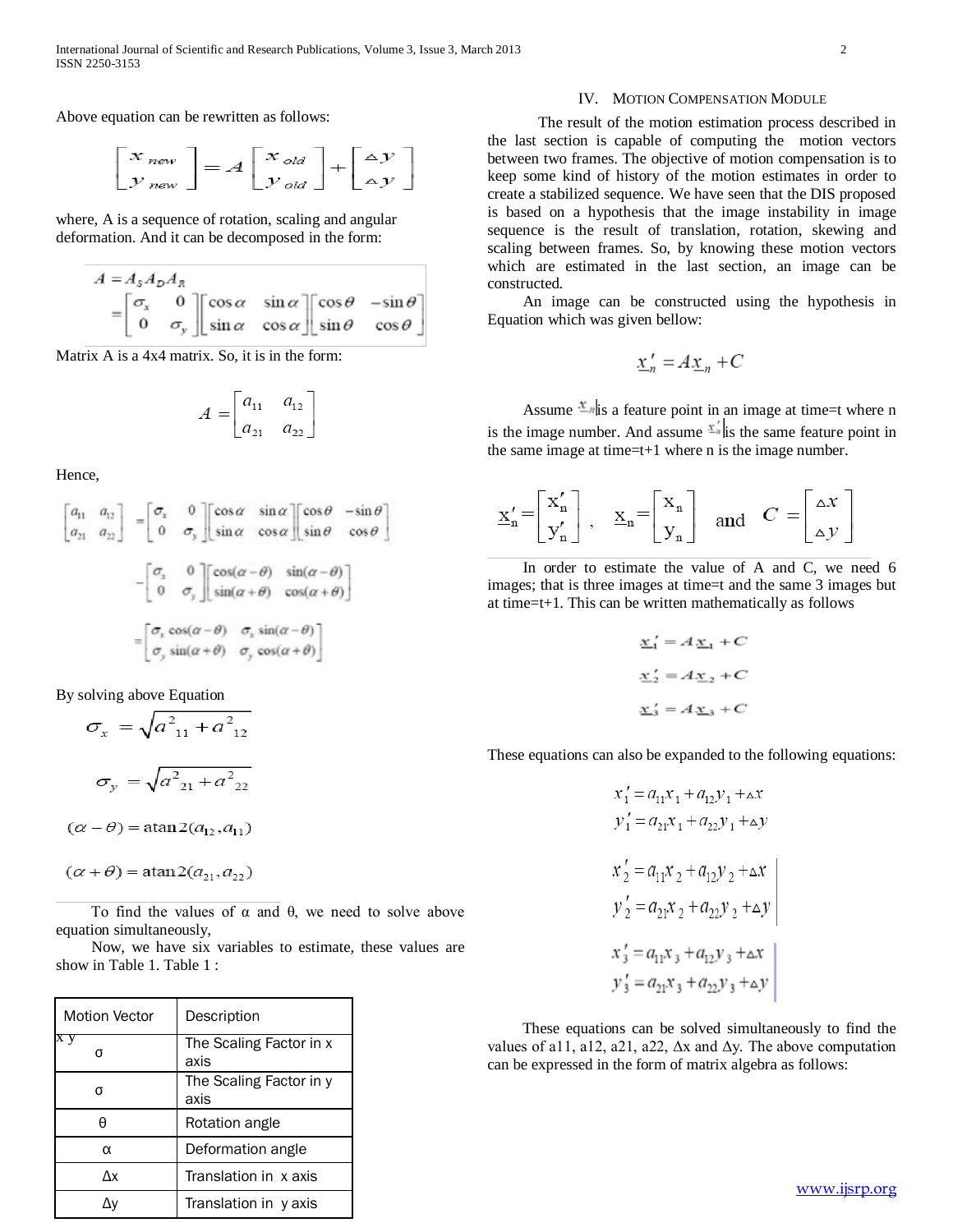Which is of the form:

$$
\underline{p} = P \underline{a}
$$

standard pseudo inverse computation computes an optimal estimate of a such that:

$$
\underline{a} = (P^t P)^{-1} P^t p
$$

 As we know already, pixels of an image occupy integer coordinates. We can note from above Equation that the destination pixels may lie between the integer coordinates. So, in order to create an image from these pixels, destination pixels are interpolated at the integer coordinates.

### V. RESULTS

 To test the efficiency of the video stabilization algorithm, simulated video sequences were generated as follows: take one real life video sequence which was intentionally unstable. This video sequence (eg. Vasu.avi) was simulated using MATLAB

7.6 version. The images shown in fig 3 are unstable frames and the images in fig 4 are stabilized frames. Input and out put videos are accommodated in CD-ROM. The following steps are implemented to achieve the stabilized video.



**Figure 2 : Steps Followed for video stabilization**

 After completion of all the steps we will get stabilized video



**Figure 3 : Few Input (unstable) video frames**



**Figure 4 : Few output (stable) video frames**